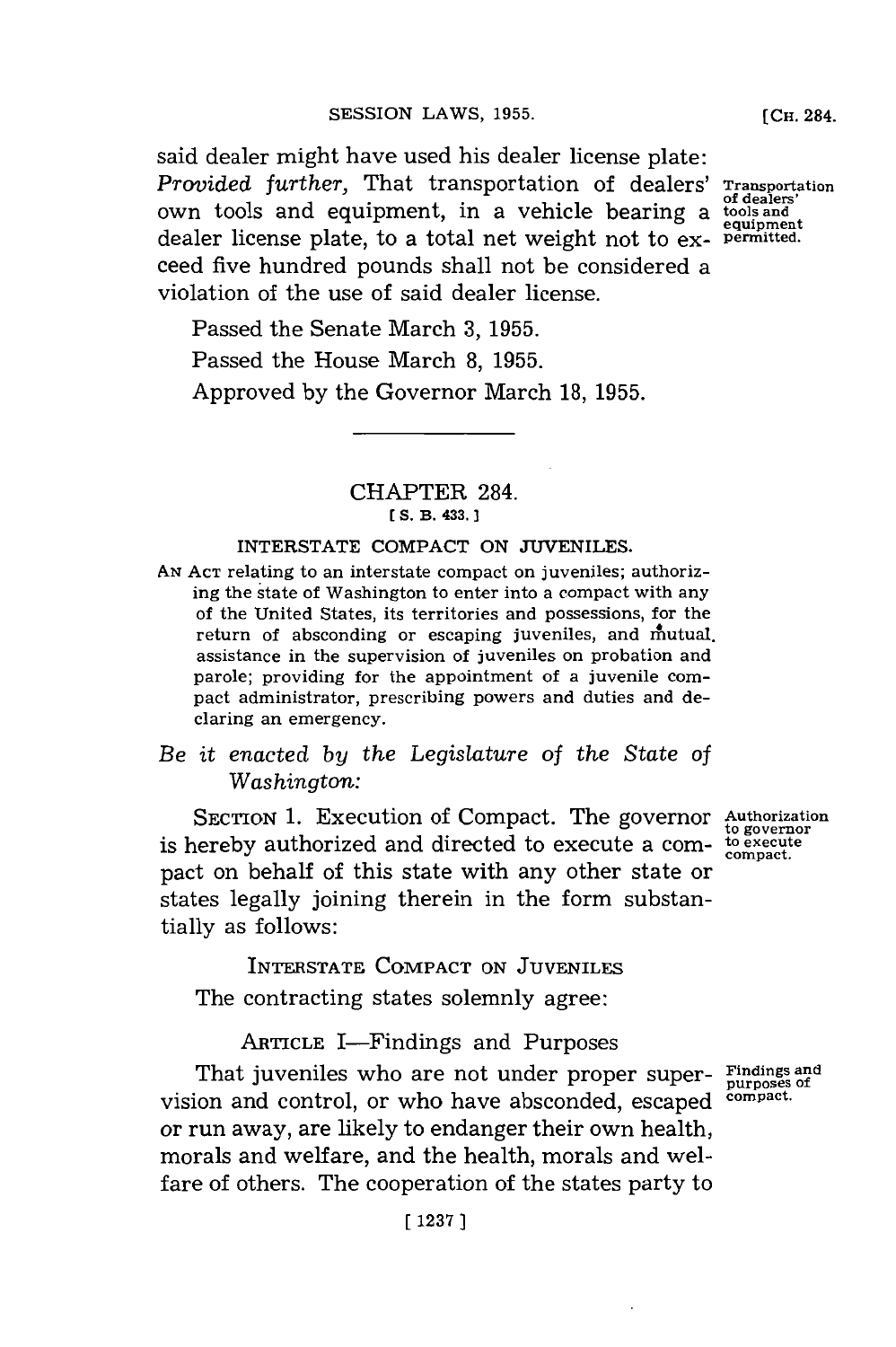this compact is therefore necessary to provide for the welfare and protection of juveniles and of the public with respect to:

**(1)** Cooperative supervision of delinquent juveniles on probation or parole;

(2) The return, from one state to another, of delinquent juveniles who have escaped or absconded;

**(3)** The return, from one state to another, of nondelinquent juveniles who have run away from home; and

(4) Additional measures for the protection of juveniles and **of** the public, which any two or more of the party states may find desirable to undertake cooperatively. In carrying out the provisions of this compact the party states shall be guided **by** the noncriminal, reformative and protective policies which guide their laws concerning delinquent, neglected .or dependent juveniles generally. It shall be the policy of the states party to this compact to cooperate and observe their respective responsibilities for the prompt return and acceptance of juveniles and delinquent juveniles who become subject to the provisions of this compact. The provisions of this compact shall be reasonably and liberally construed to accomplish the foregoing purposes.

**ARTICLE** Il-Existing Rights and Remedies

That all remedies and procedures provided **by** Addition to this compact shall be in addition to and not in sub-<br>and remedies. <br>*stitution for other rights, remedies and procedures,* and shall not be in derogation of parental rights and responsibilities.

## **ARTICLE III-Definitions**

That, for the purposes of this compact, "delinquent juvenile" means any juvenile who has been adjudged delinquent and who, at the time the provisions of this compact are invoked, is still subject

**Definitions.**<br>"**Delinquent**<br>**juvenile.**"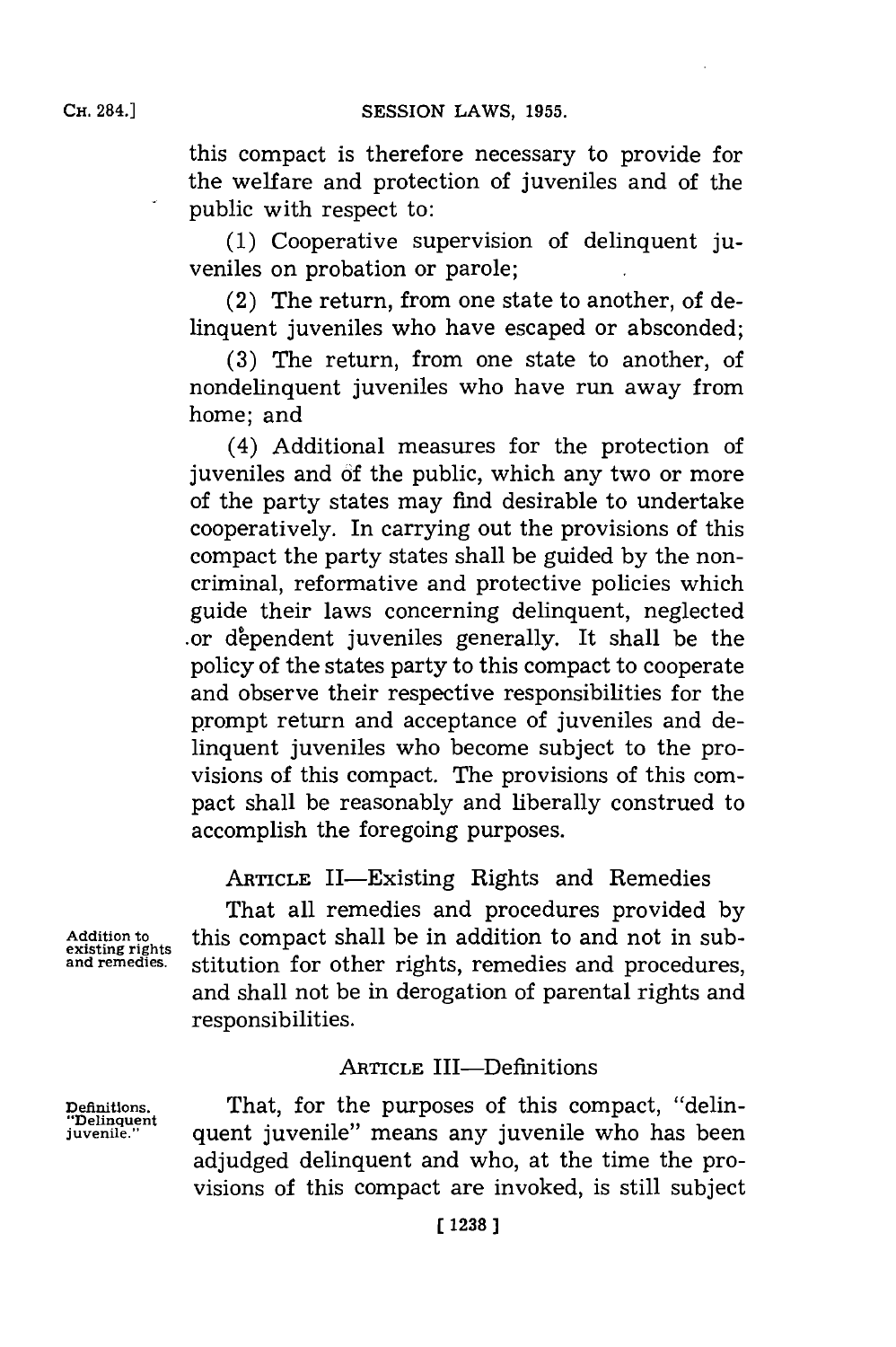to the jurisdiction of the court that has made such adjudication or to the jurisdiction or supervision of an agency or institution pursuant to an order of such court; "probation or parole" means any kind of con- **"Probation** ditional release of juveniles authorized under the laws of the states party hereto; "court" means any "Court." court having jurisdiction over delinquent, neglected or dependent children; "state" means any state, ter- **"State."** ritory or possession of the United States, the District of Columbia, and the Commonwealth of Puerto Rico; and "residence" or any variant thereof means **"Residence."** a place at which a home or regular place of abode is maintained.

#### **ARTICLE IV-Return of Runaways**

(a) That the parent, guardian, person or agency **Return of** entitled to legal custody of a juvenile who has not been adjudged delinquent but who has run away without the consent of such parent, guardian, person or agency may petition the appropriate court in the demanding state for the issuance of a requisition for his return. The petition shall state the name and age **Petition for** of the juvenile, the name of the petitioner and the **requisition** basis of entitlement to the juvenile's custody, the circumstances of his running away, his location if known at the time application is made, and such other facts as may tend to show that the juvenile who has run away is endangering his own welfare or the welfare of others and is not an emancipated minor. The petition shall be verified **by** affidavit, shall be executed **Verification.** in duplicate, and shall be accompanied **by** two certified copies of the document or documents on which the petitioner's entitlement to the juvenile's custody **Documents** is based, such as birth certificates, letters of guardian- **to custody.** ship, or custody decrees. Such further affidavits and other documents as may be deemed proper may be submitted with such petition. The judge of the court to which this application is made may hold a hearing **Hearing.** thereon to determine whether for the purposes of

**[CH.** 284.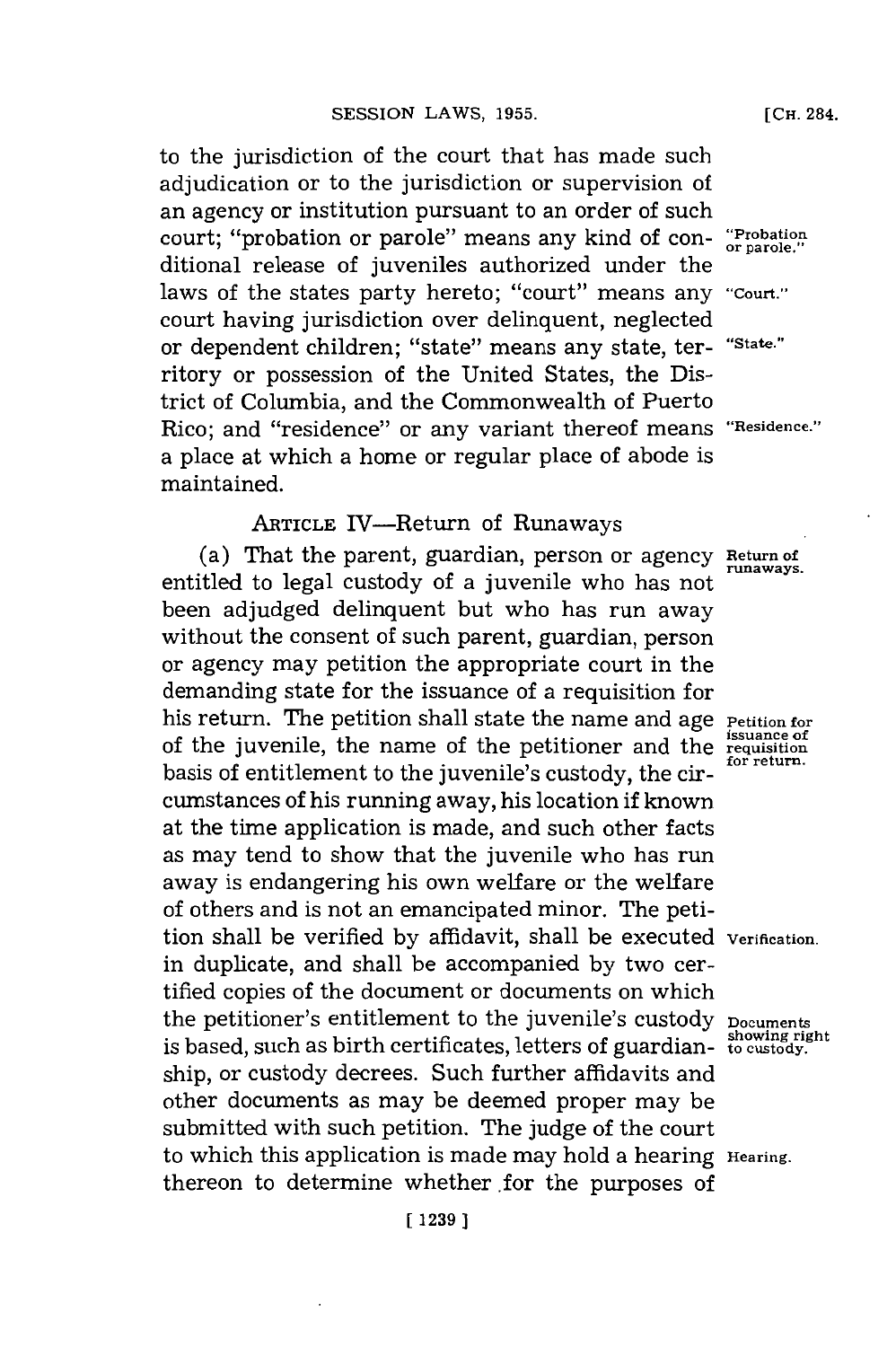this compact the petitioner is entitled to the legal custody of the juvenile, whether or not it appears that the juvenile has in fact run away without consent, whether or not he is an emancipated minor, and whether or not it is in the best interest of the juvenile to compel his return to the state. If the judge determines, either with or without a hearing, that the juvenile should be returned, he shall present to the appropriate court or to the executive authority of the state where the juvenile is alleged to be located, a written requisition for the return of such **Requisition** juvenile. Such requisition shall set forth the name **for return.** 3 and age of the juvenile, the determination of the court that the juvenile has run away without the consent of a parent, guardian, person or agency entitled to his legal custody, and that it is in the best interest and for the protection of such juvenile that he be returned. In the event that a proceeding for the adjudication of the juvenile as a delinquent, neglected or dependent juvenile is pending in the court at the time when such juvenile runs away, the court **Requisition may issue a requisition for the return of such juve-** for return on *n* is our motion *regardles* of the consent court's own<br>motion. **nile upon** its own motion, regardless of the consent of the parent, guardian, person or agency entitled to legal custody, reciting therein the nature and circumstances of the pending proceeding. The requisition shall in every case be executed in duplicate and shall be signed **by** the judge. One copy of the requisition shall be filed with the compact administrator of the demanding state, there to remain on file subject to the provisions of law governing records of Receipt of **such** court. Upon the receipt of a requisition demanding the return of a juvenile who has run away, the court or the executive authority to whom the requisition is addressed shall issue an order to any peace officer or other appropriate person directing him to take into custody and detain such juvenile. **Detention** Such detention order must substantially recite the

**order,**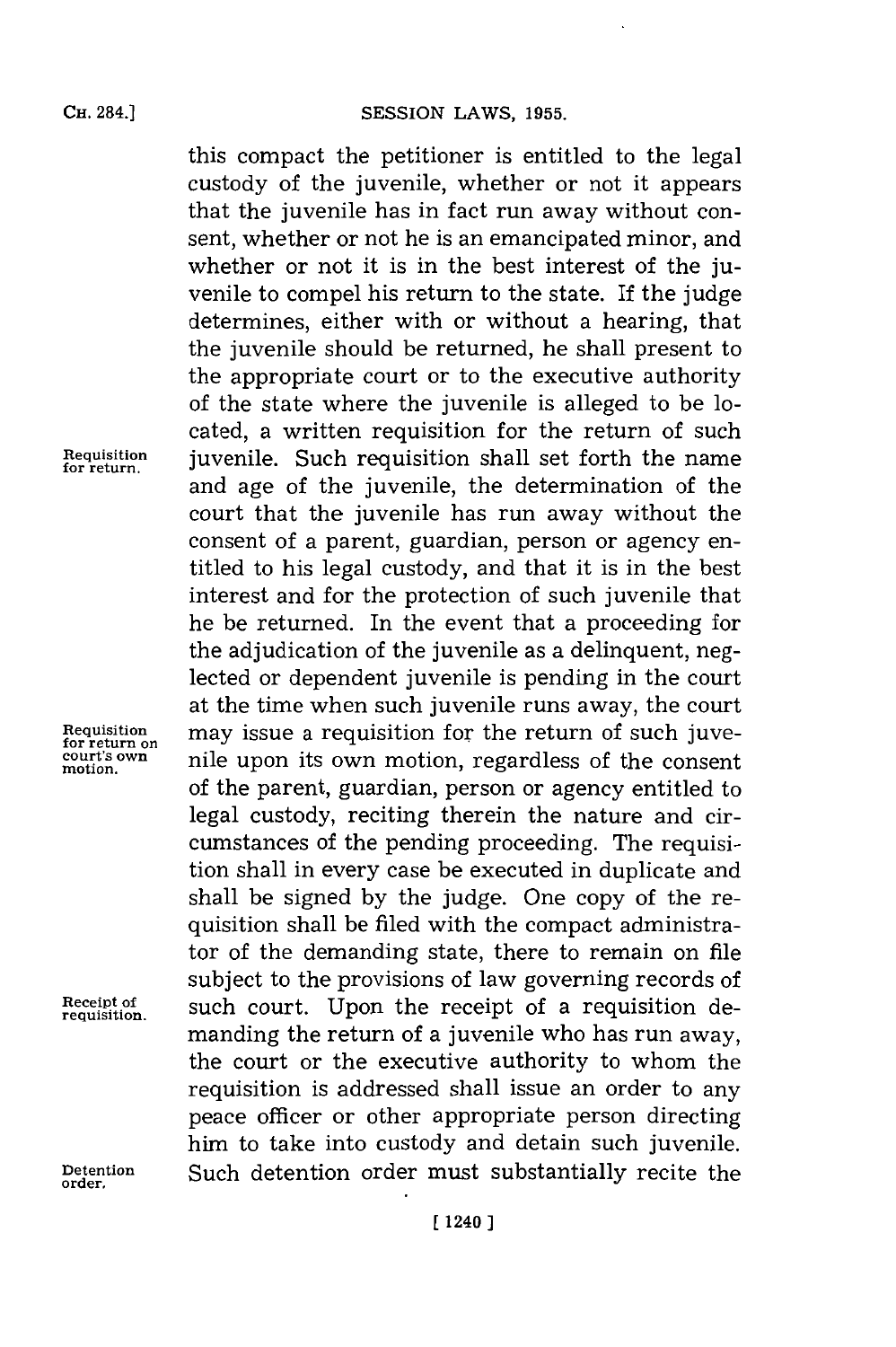facts necessary to the validity of its issuance hereunder. No juvenile detained upon such order shall *Juvenile* be delivered over to the officer whom the court demanding him shall have appointed to receive him, unless he shall first be taken forthwith before a judge of a court in the state, who shall inform him of the demand made for his return, and who may appoint counsel or guardian ad litem for him. If the judge of such court shall find that the requisition is in order, he shall deliver such juvenile over to the officer whom the court demanding him shall have appointed to receive him. The judge, however, may fix a reasonable time to be allowed for the purpose of testing the legality of the proceeding.

Upon reasonable information that a person is a juvenile who has run away from another state party to this compact without the consent of a parent, guardian, person or agency entitled to his legal custody, such juvenile may be taken into custody with-**Custody taken** out a requisition and brought forthwith before a **without requisition.** judge of the appropriate court who may appoint counsel or guardian ad litem for such juvenile and who shall determine after a hearing whether sufficient cause exists to hold the person, subject to the order of the court, for his own protection and welfare, for such a time not exceeding ninety days as will enable his return to another state party to this compact pursuant to a requisition for his return from a court of that state. If, at the time when a state seeks the return of a juvenile who has run away, there is pending in the state wherein he is found any criminal charge, or any proceeding to have him adjudicated a delinquent juvenile for an act committed in such state, or if he is suspected of having committed within such state a criminal offense or an act of juvenile delinquency, he shall not **Limitation on return of** be returned without the consent of such state until **runaway to state.** discharged from prosecution or other form of pro-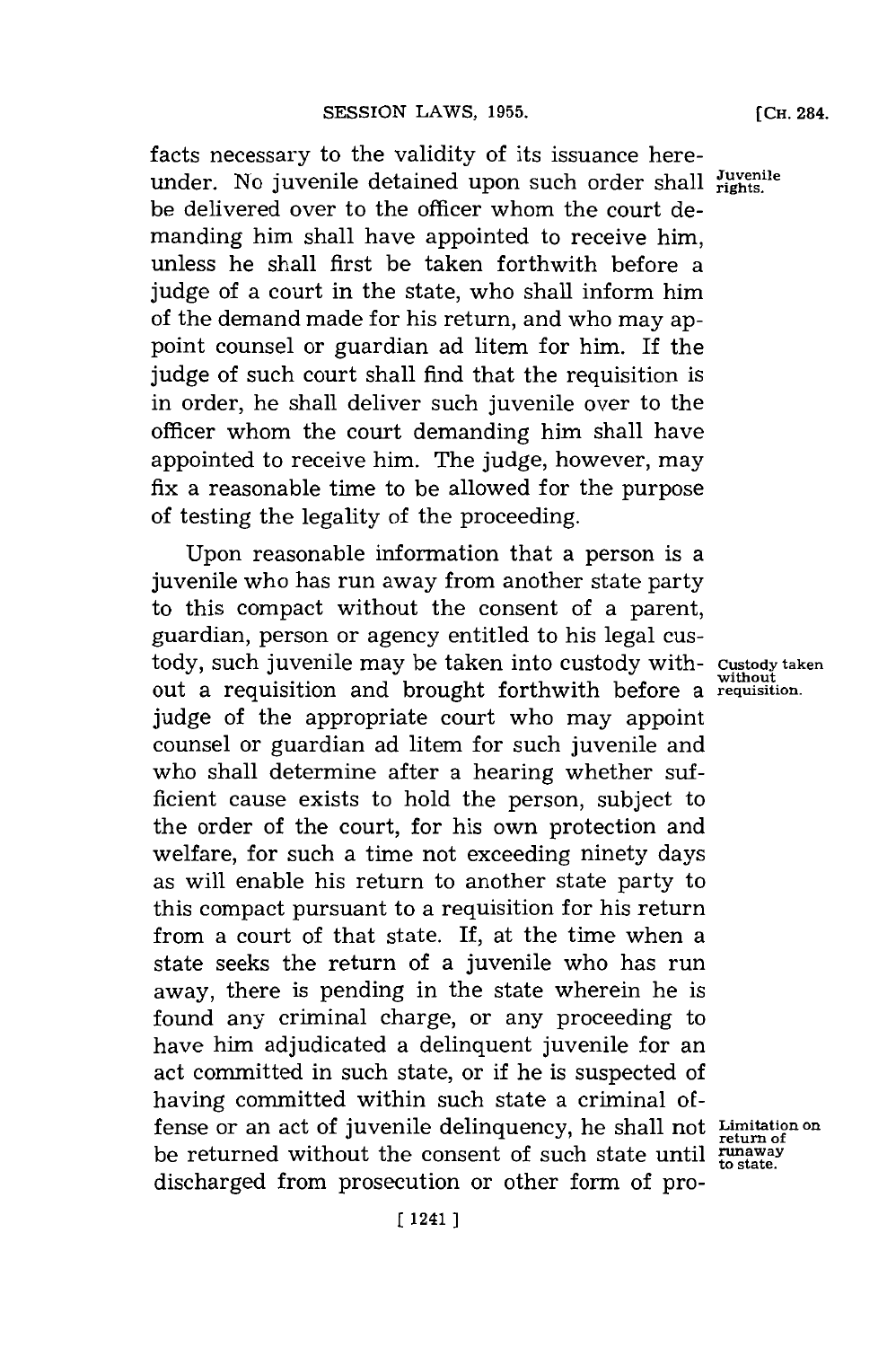ceeding, imprisonment, detention or supervision for such offense or juvenile delinquency. The duly accredited officers of any state party to this compact, upon the establishment of their authority and the identity of the juvenile being returned, shall be permitted to transport such juvenile through any and all states party to this compact, without interference. Upon his return to the state from which he ran away, the juvenile shall be subject to such further proceedings as may be appropriate under the laws of that state.

Cost of (b) That the state to which a juvenile is re-<br> **EXECONTE: transportation**. **turned under this article shall be responsible for** payment of the transportation costs of such return.

**"Juvenile"** (c) That "juvenile" as used in this article means **defined.** any person who is a minor under the law of the state of residence of the parent, guardian, person or agency entitled to the legal custody of such minor.

## **ARTICLE V-Return of Escapees and Absconders**

**Return of** (a) That the appropriate person or authority from whose probation or parole supervision a delinquent juvenile has absconded or from whose institutional custody he has escaped shall present to the appropriate court or to the executive authority of the state where the delinquent juvenile is alleged to **Requisition** be located a written requisition for the return of **for return.** such delinquent juvenile. Such requisition shall state the name and age of the delinquent juvenile, the particulars of his adjudication as a delinquent juvenile, the circumstances of the breach of the terms of his probation or parole or of his escape from an institution or agency vested with his legal custody or supervision, and the location of such delinquent juvenile, if known, at the time the requisition **Verification of** is made. The requisition shall be verified **by** affi- **requisition.** davit, shall be executed in duplicate, and shall be accompanied **by** two certified copies of the judgment,

**escapees and**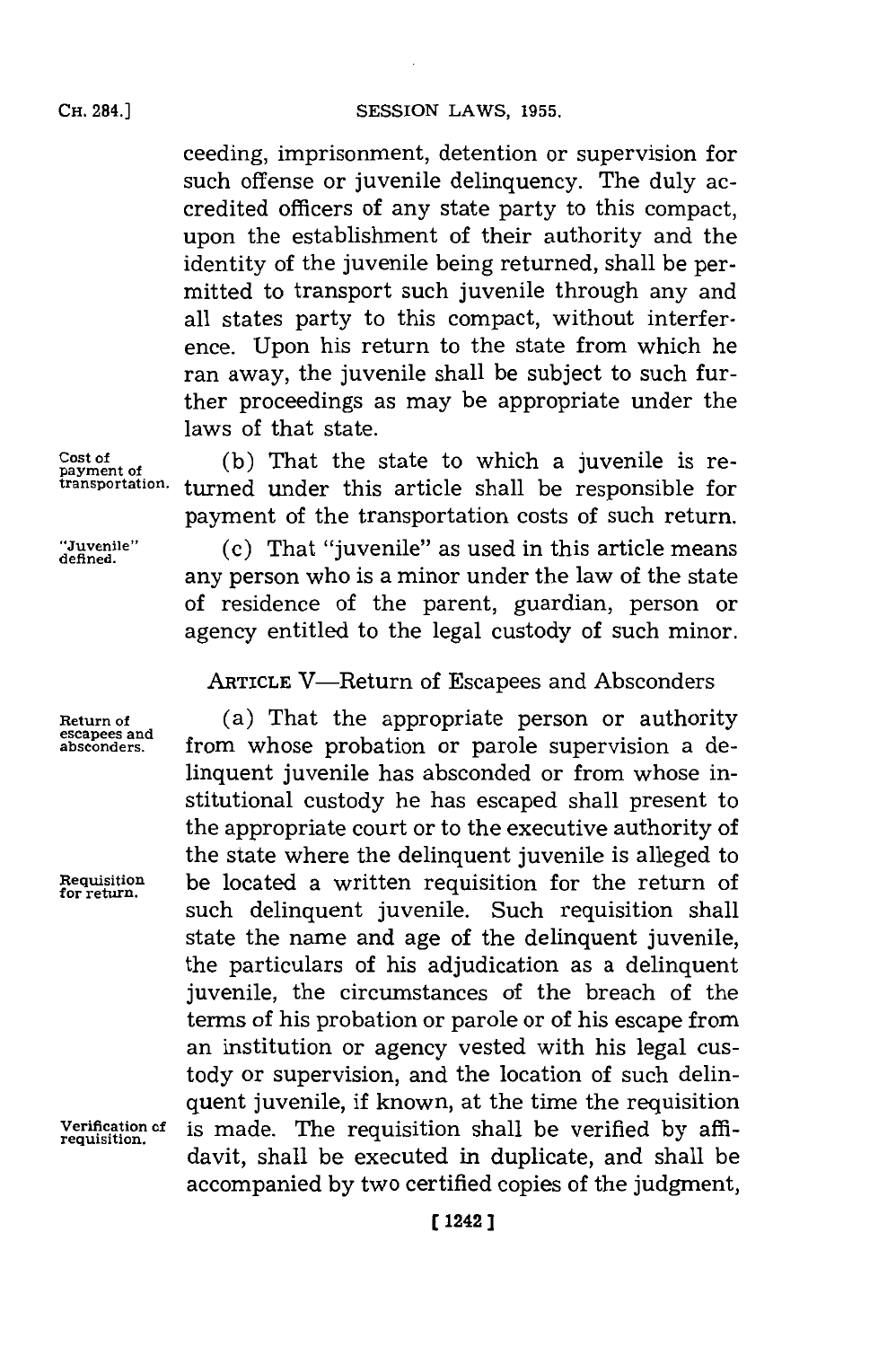formal adjudication, or order of commitment which subjects such delinquent juvenile to probation or parole or to the legal custody of the institution or agency concerned. Such further affidavits and other documents as may be deemed proper may be submitted with such requisition. One copy of the requisition shall be filed with the compact administrator of the demanding state, there to remain on file subject to the provisions of law governing records of the appropriate court. Upon the receipt of a requisition demanding the return of a delinquent juvenile who has absconded or escaped, the court or the executive authority to whom the requisition is addressed shall issue an order to any peace officer or other appropriate person directing him to take **Detention** into custody and detain such delinquent juvenile. Such detention order must substantially recite the facts necessary to the validity of its issuance hereunder. No delinquent juvenile detained upon such order shall be delivered over to the officer whom the appropriate person or authority demanding him shall have appointed to receive him, unless he shall first be taken forthwith before a judge of an appropriate court in the state, who shall inform him of the demand made for his return and who may appoint counsel or guardian ad litem for him. If the judge of such court shall find that the requisition is in order, he shall deliver such delinquent juvenile over to the officer whom the appropriate person or authority demanding him shall have appointed to receive him. The judge, however, may fix a reasonable time to be allowed for the purpose of testing the legality of the proceeding.

Upon reasonable information that a person is a delinquent juvenile who has absconded while on probation or parole, or escaped from an institution or agency vested with his legal custody or super- **custody taken** vision in any state party to this compact, such person **requisition.**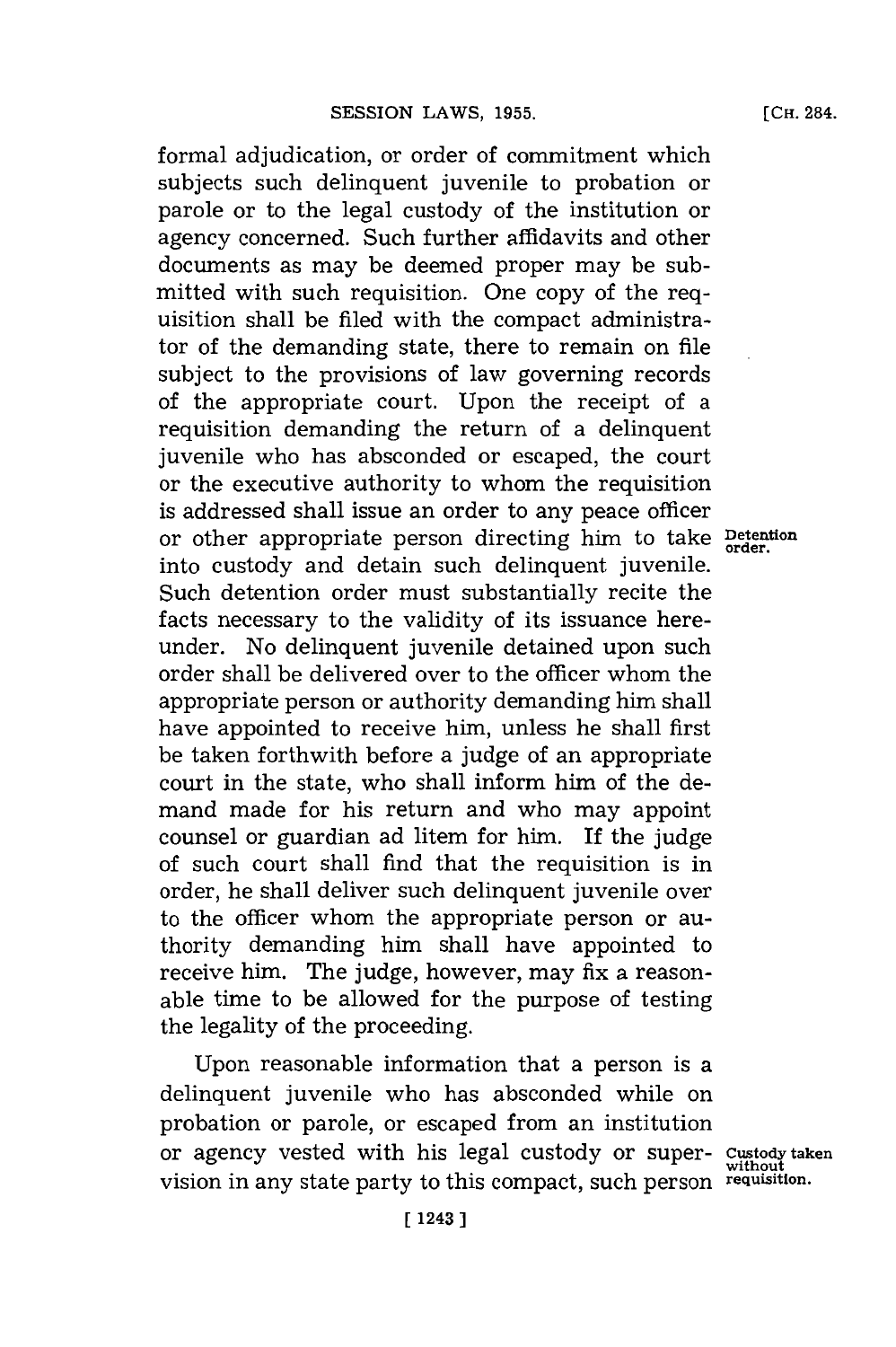**SESSION LAWS, 1955.** 

may be taken into custody in any other state party to this compact without a requisition. But in such event, he must be taken forthwith before a judge of the appropriate court, who may appoint counsel or guardian ad litem for such\* person and who shall Right of determine, after a hearing, whether sufficient cause<br>pesson of the series.<br>hearing. exists to hold the person subject to the order of the court for such a time, not exceeding ninety days, as will enable his detention under a detention order issued on a requisition pursuant to this article. If, at the time when a state seeks the return of a delinquent juvenile who has either absconded while on probation or parole or escaped from an institution or agency vested with his legal custody or super-Limitation on vision, there is pending in the state wherein he is return of per-<br>son to state. detained any criminal charge or any proceeding to detained any criminal charge or any proceeding to have him adjudicated a delinquent juvenile for an act committed in such state, or if he is suspected of having committed within such state a criminal offense or an act of juvenile delinquency, he shall not be returned without the consent of such state until discharged from prosecution or other form of proceeding, imprisonment, detention or supervision for such offense or juvenile delinquency. The duly accredited officers of any state party to this compact, upon the establishment of their authority and the identity of the delinquent juvenile being returned, shall be permitted to transport such delinquent juvenile through any and all states party to this compact, without interference. Upon his return to the state from which he escaped or absconded, the delinquent juvenile shall be subject to such further proceedings as may be appropriate under the laws of that state.

Payment of (b) That the state to which a delinquent juvenile<br>
costs of trans-<br>
<u>portation</u>. is returned under this article shall be responsible is returned under this article shall be responsible for payment of the transportation costs of such return.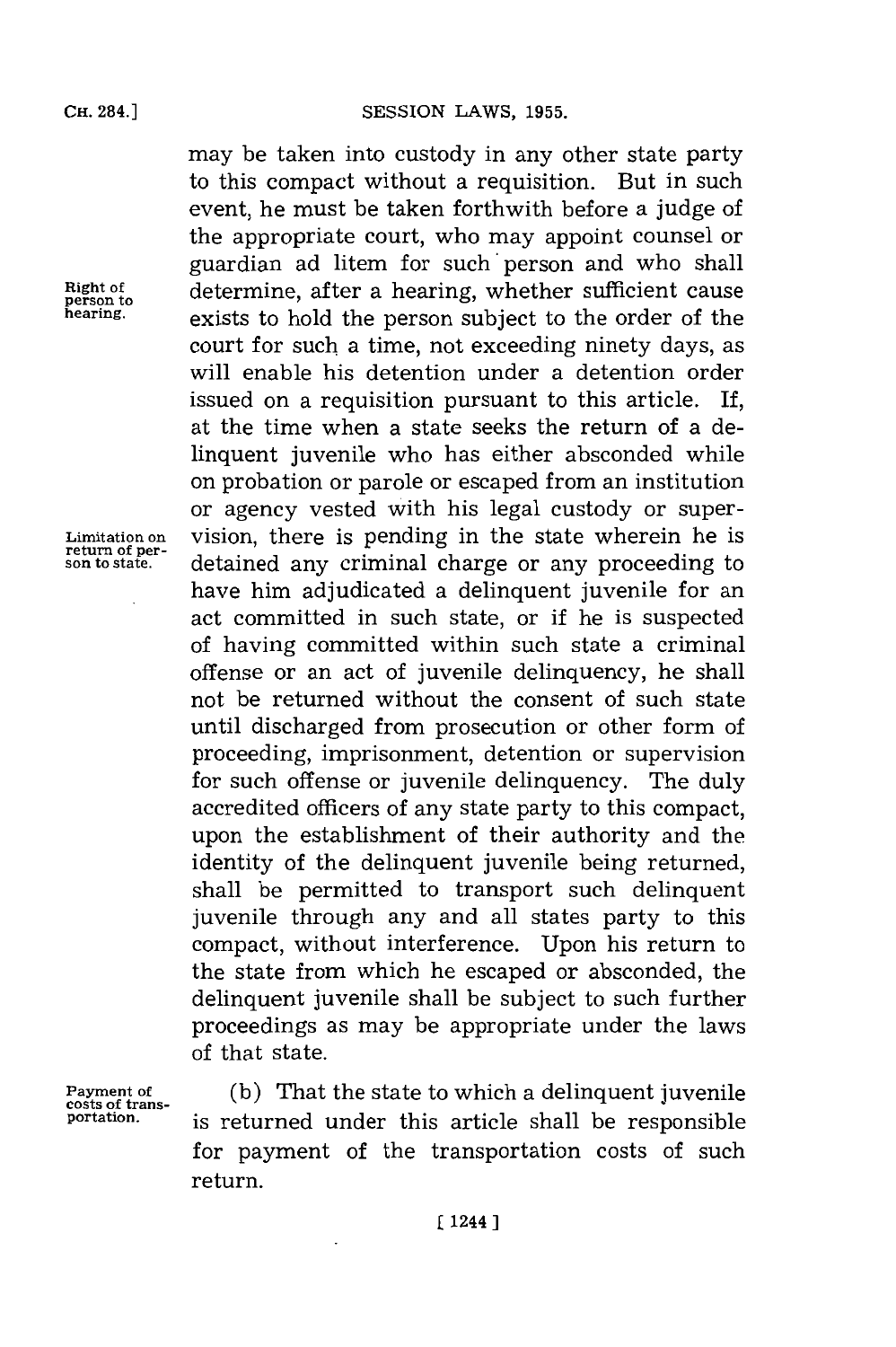# **ARTICLE VI-Voluntary Return Procedure**

That any delinquent juvenile who has absconded **Voluntary** while on probation or parole, or escaped from an **procedure.** institution or agency vested with his legal custody or supervision in any state party to this compact, and any juvenile who has run away from any state party to this compact, who is taken into custody without a requisition in another state party to this compact under the provisions of article IV (a) or of article V (a), may consent to his immediate return **consent to immediate** to the state from which he absconded, escaped or **return.** ran away. Such consent shall be given **by** the juvenile or delinquent juvenile and his counsel or guardian ad litem, if any, **by** executing or subscribing a writing, in the presence of a judge of the appropriate court, which states that the juvenile or delinquent juvenile and his counsel or guardian ad litem, if any, consent to his return to the demanding state. Before such consent shall be executed or subscribed, however, the judge, in the presence of counsel or guardian ad litem, if any, shall inform the juvenile or delinquent juvenile of his rights under this compact. When the consent has been duly executed, it shall be forwarded to and filed with the compact administrator of the state in which the court is located and the judge shall direct the officer having the juvenile or delinquent juvenile in custody to deliver him to the duly accredited officer or officers of the state demanding his return, and shall cause to be delivered to such officer or officers a copy of the consent. The court may, however, upon the request of the state to which the juvenile or delinquent juvenile is being returned, order him to return unaccompanied to such state and shall provide him with a copy of such court order; in such event a copy of the consent shall be forwarded to the compact administrator of the state to which said juvenile or delinquent juvenile is ordered to return.

**[CH.** 284.

**return**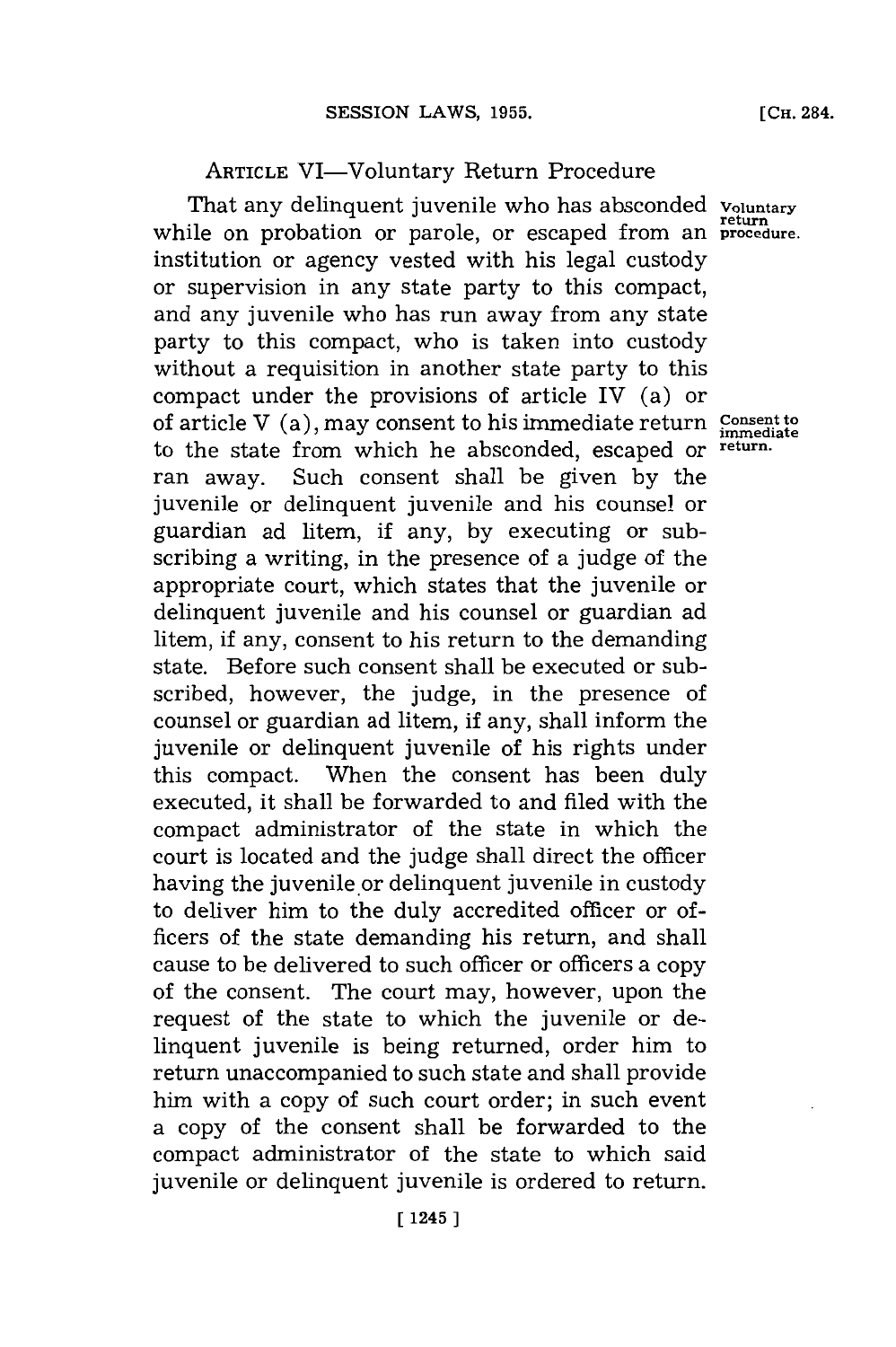#### **SESSION LAWS, 1955.**

# **ARTICLE** VIT-Cooperative Supervision of Probationers and Parolees

**permitted to**

Cooperative (a) That the duly constituted judicial and ad-<br>supervision of a ministrative authorities of a state party to this comprobationers ministrative authorities of a state party to this compact (herein called "sending state") may permit any delinquent juvenile within such state, placed on probation or parole, to reside in any other state party **Juvenile de-** to this compact (herein called "receiving state") **probation while on probation or parole**, and the receiving state reside in shall accept such delinquent juvenile, if the parent, guardian or person entitled to the legal custody of such delinquent juvenile is residing or undertakes to reside within the receiving state. Before granting **Opportunity** such permission, opportunity shall be given to the for investiga-<br>tion. **tion.** receiving state to make such investigations as it deems necessary. The authorities of the sending state shall send to the authorities of the receiving state copies of pertinent court orders, social case studies and all other available information which may be of value to and assist the receiving state in supervising a probationer or parolee under this compact. **A** receiving state, in its discretion, may agree to accept supervision of a probationer or parolee in cases where the parent, guardian or person entitled to the legal custody of the delinquent juvenile is not a resident of the receiving state, and if so accepted the sending state may transfer supervision accordingly.

**Assumption of duties of visitation and supervision.**

**(b)** That each receiving state will assume the duties of visitation and of supervision over any such delinquent juvenile and in the exercise of those duties will be governed **by** the same standards of visitation and supervision that prevail for its own delinquent juveniles released on probation or parole.

**(c)** That, after consultation between the appropriate authorities of the sending state and of the receiving state as to the desirability and necessity of returning such a delinquent juvenile, the duly ac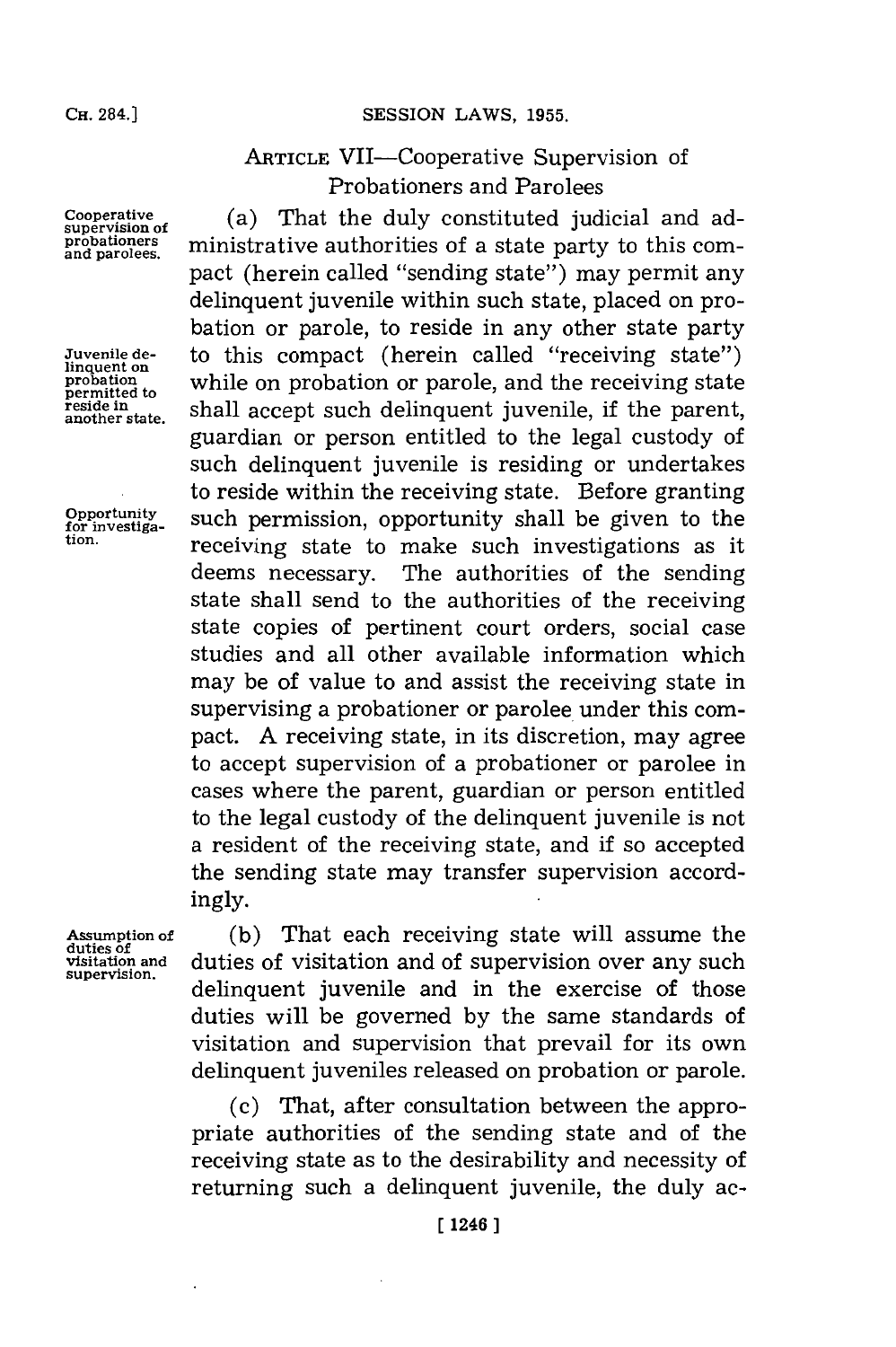credited officers of a sending state may enter a receiving state and there apprehend and retake any such delinquent juvenile on probation or parole. For that purpose, no formalities will be required, other than establishing the authority of the officer and the identity of the delinquent juvenile to be retaken and returned. The decision of the sending state to retake a delinquent juvenile on probation or parole shall be conclusive upon and not reviewable within the receiving state, but if, at the time the sending state seeks to retake a delinquent juvenile on probation or parole, there is pending against him within the receiving state any criminal charge or any proceeding to have him adjudicated a delinquent juvenile for any act committed in such state, or if he is suspected of having committed within such state a criminal offense or an act of juvenile delinquency, he shall not be returned without the consent of the receiving state until discharged from prosecution **Discharge** or other form of proceeding, imprisonment, detention **from prosecu- tion from re- ceiving state.** or supervision for such offense or juvenile delinquency. The duly accredited officers of the sending state shall be permitted to transport delinquent juveniles being so returned through any and all states party to this compact, without interference.

(d) That the sending state shall be responsible Costs of under this article for paying the costs of transporting any delinquent juvenile to the receiving state or of returning any delinquent juvenile to the sending state.

## **ARTICLE** VIII-Responsibility for Costs

(a) That the provisions of articles IV **(b),** V **(b)** and VII (d) of this compact shall not be construed to affect to alter or affect any internal relationship among **relationshiio.** the departments, agencies and officers of and in the government **of** a party state, or between a party state and its subdivisions, as to the payment of costs, or responsibilities therefor.

**Retaking juve- nile delinquent on probation from receiving state.**

**transportation.**

**Responsibility for costs not internal**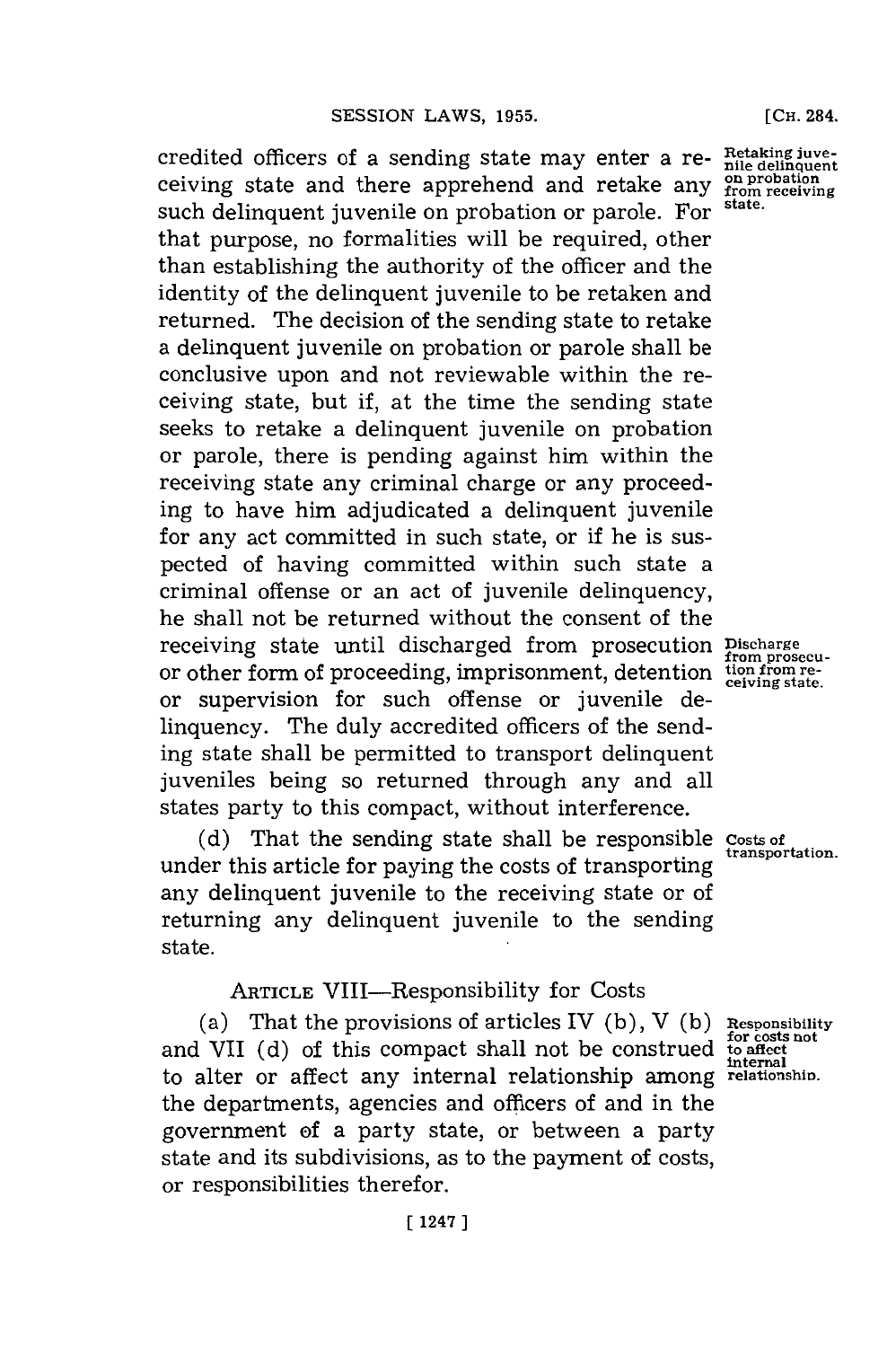**Detention**<br>practices.

**visions** of.

Nothing pre-<br>
venting asser- (b) That nothing in this compact shall be con**the street of the conting asser-**<br>tion of right strued to prevent any party state or subdivision<br>to costs. thereof from asserting any right against any person, agency or other entity in regard to costs for which such party state or subdivision thereof may be responsible pursuant to articles IV **(b),** V **(b)** or VII **(d)** of this compact.

# **ARTICLE IX-Detention Practices**

That, to every extent possible, it shall be the policy of states party to this compact that no juvenile or delinquent juvenile shall be placed or detained in any prison, jail or lockup nor be detained or transported in association with criminal, vicious or dissolute persons.

# **ARTICLE X-Supplementary Agreements**

Supplemen-<br>tary agree-<br>**That the duly constituted administrative authorments.** ities, of a state party to this compact may enter into supplementary agreements with any other state or states party hereto for the cooperative care, treatment and rehabilitation of delinquent juveniles whenever they shall find that such agreements will improve the facilities or programs available for such care, treatment and rehabilitation. Such care, treatment and rehabilitation may be provided in an institution located within any state entering into such Supplemen- supplementary agreement. Such supplementary **mn;pro-** agreements shall:

> (1) Provide the rates to be paid for the care, treatment and custody of such delinquent juveniles, taking into consideration the character of facilities, services and subsistence furnished;

> (2) Provide that the delinquent juvenile shall be given a court hearing prior to his being sent to another state for care, treatment and custody;

> **(3)** Provide that the state receiving such a delinquent juvenile in one of its institutions shall act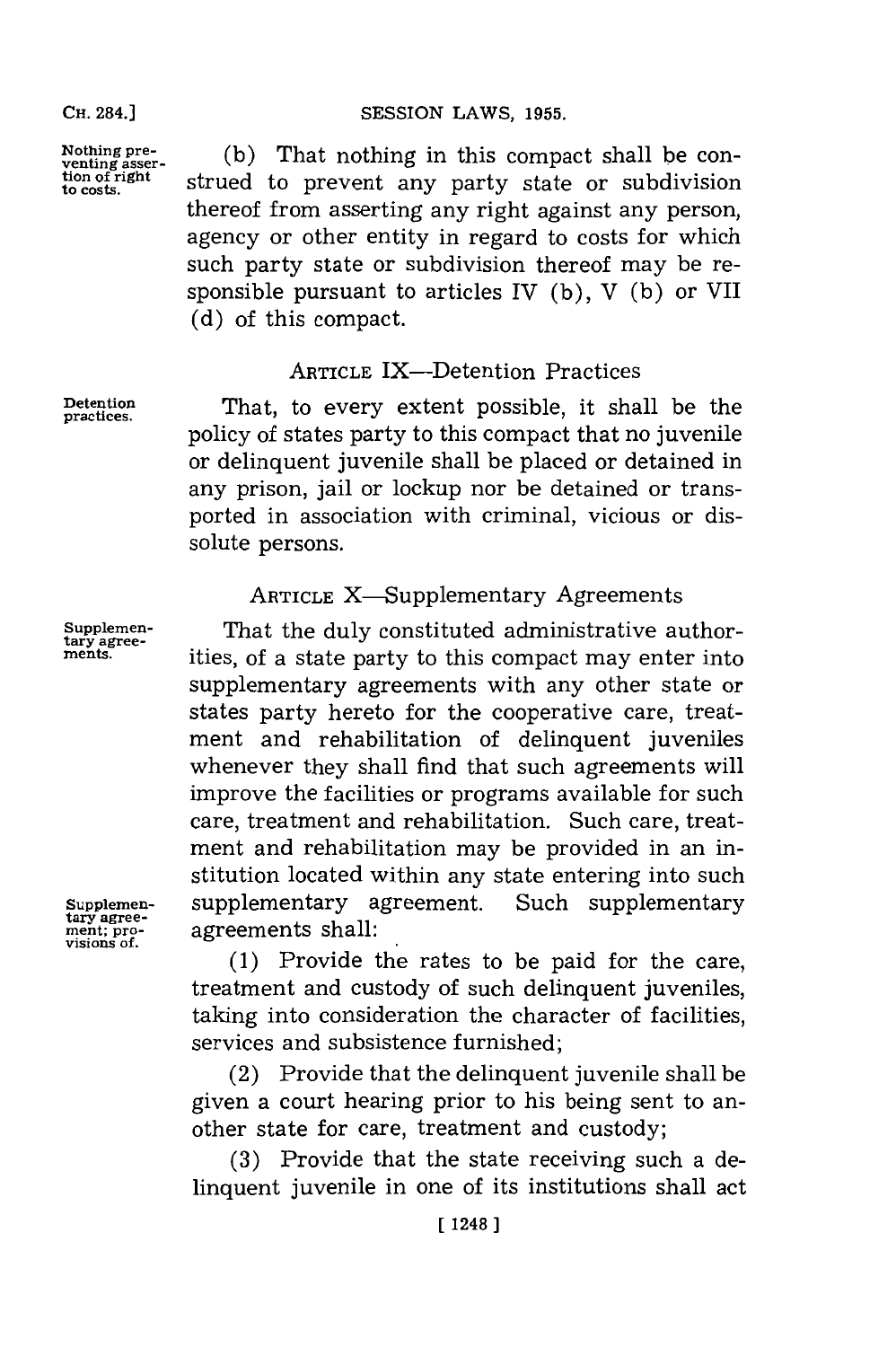solely as agent for the state sending such delinquent juvenile;

(4) Provide that the sending state shall at all times retain jurisdiction over delinquent juveniles sent to an institution in another state;

**(5)** Provide for reasonable inspection of such institutions **by** the sending state;

**(6)** Provide that the consent of the parent, guardian, person or agency entitled to the legal custody of said delinquent juvenile shall be secured prior to his being sent to another state; and

**(7)** Make provision for such other matters and details as shall be necessary to protect the rights and equities of such delinquent juveniles and of the cooperating states.

## **ARTICLE** XI-Acceptance of Federal and Other Aid

That any state party to this compact may accept any and all donations, gifts and grants of money, equipment and services from the federal or any local government, or any agency thereof and from any person, firm or corporation, for any of the purposes and functions of this compact, and may receive and utilize the same subject to the terms, conditions and regulations governing such donations, gifts and grants.

## **ARTICLE** XII-Compact Administrators

That the governor of each state party to this com- **Compact ad-**<br>ministrators. pact shall designate an officer who, acting jointly with like officers of other party states, shall promulgate rules and regulations to carry out more effectively the terms and provisions of this compact.

## **ARTICLE** XIII-Execution of Compact

That this compact shall become operative in- **Effective date.** mediately upon its execution **by** any state as between it and any other state or states so executing. When **Execution** of executed it shall have the full force and effect of

**Acceptace of federa and other aid.**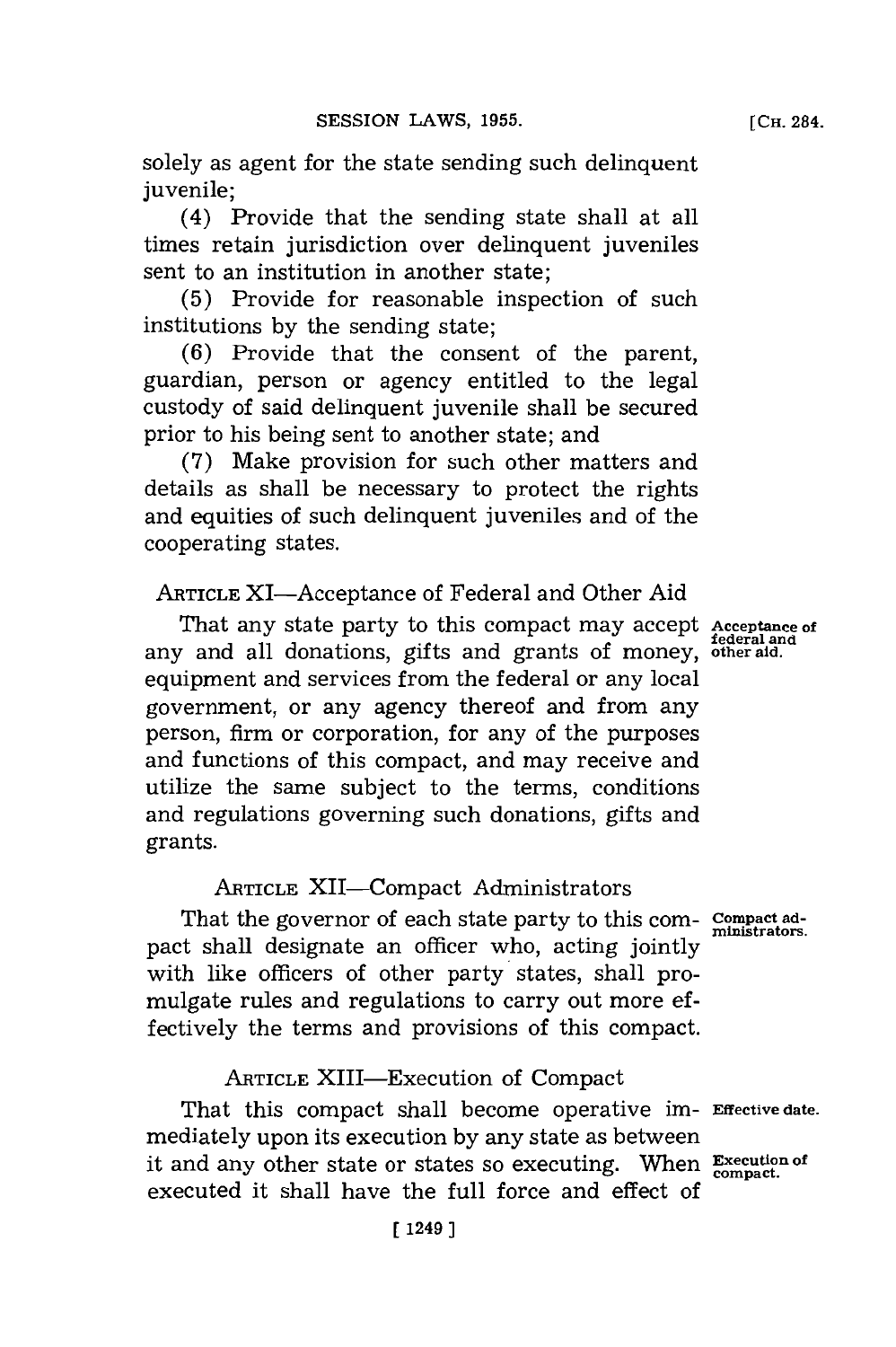**CH.'** 284.]

#### SESSION LAWS, 1955.

law within such state, the form of execution to be in accordance with the laws of the executing state.

## **ARTICLE XIV-Renunciation**

**Renunciation.** That this compact shall continue in force and remain binding upon each executing state until renounced **by** it. Renunciation of this compact shall be **by** the same authority which executed it, **by** sending six months' notice in writing of its intention to withdraw from the compact to the other states party hereto. The duties and obligations of a renouncing state under article VII hereof shall continue as to parolees and probationers residing therein at the time of withdrawal until retaken or finally discharged. Supplementary agreements entered into under article X hereof shall be subject to renunciation as provided **by** such supplementary agreements, and shall not be subject to the six months' renunciation notice of the present article.

#### **ARTICLE XV-Severability**

**Severability.** That the provisions of this compact shall be severable and if any phrase, clause, sentence or provision of this compact is declared to be contrary to the constitution of any participating state or of the United States or the applicability thereof to any government, agency, person or circumstance is held invalid, the validity of the remainder of this compact and the applicability thereof to any government, agency, person or circumstance shall not be affected thereby. **If** this compact shall be held contrary to the constitution of any state participating therein, the compact shall remain in full force and effect as to the remaining states and in full force and effect as to the state affected as to all severable matters.

Juvenile com-<br>pact adminis-<br>trator.

SEC. 2. Juvenile Compact Administrator. Pursuant to said compact, the governor is hereby authorized and empowered to designate an officer who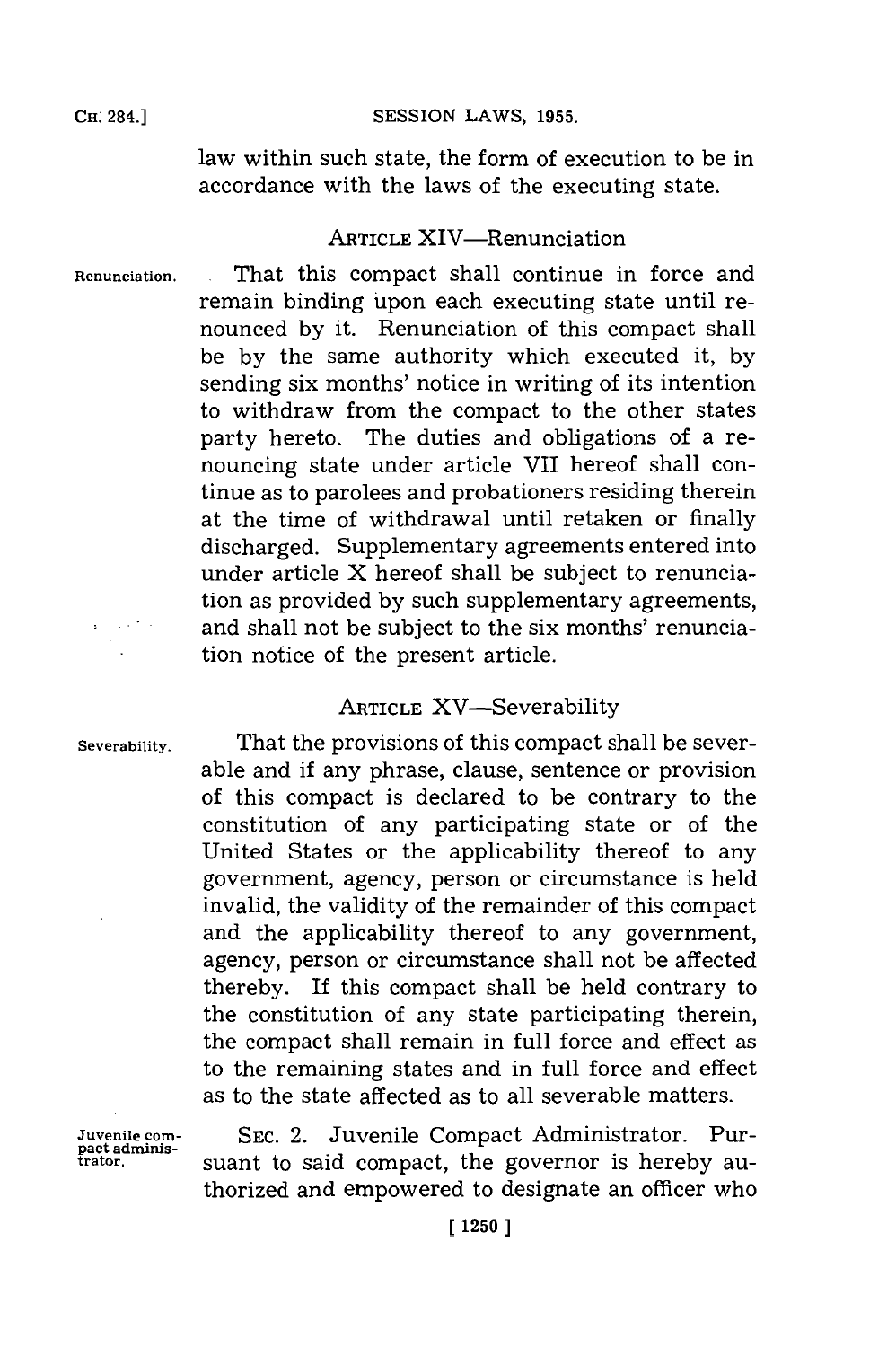shall be the compact administrator and who, acting jointly with like officers of other party states, shall promulgate rules and regulations to carry out more effectively the terms of the compact. Said compact administrator shall serve subject to the pleasure of the governor. The compact administrator is hereby authorized, empowered and directed to cooperate with all departments, agencies and officers of and in the government of this state and its subdivisions in facilitating the proper administration of the compact or of any supplementary agreement or agreements entered into **by** this state thereunder.

**SEC. 3.** Supplementary Agreements. The com- **Supplemen**pact administrator is hereby authorized and em- **ments**. powered to enter into supplementary agreements with appropriate officials of other states pursuant to the compact. In the event that such supplementary agreement shall require or contemplate the use of any institution or facility of this state or require or contemplate the provision of any service **by** this state, said supplementary agreement shall have no force or effect until approved **by** the head of the department or agency under whose jurisdiction said institution or facility is operated or whose department or agency will be charged with the rendering of such service.

SEC. 4. Financial Arrangements. The compact **Financial** arrangements. administrator, subject to the approval of the state auditor, may make or arrange for any payments necessary to discharge any financial obligations imposed upon this state **by** the compact or **by** any supplementary agreement entered into thereunder.

**SEC. 5.** Fees. Any judge of this state who ap- **Fees.** points counsel or guardian ad litem pursuant to the provision of the compact may, in his discretion, fix a fee to be paid out of funds available **for** disposition **by** the court but no such fee shall exceed twenty-five dollars.